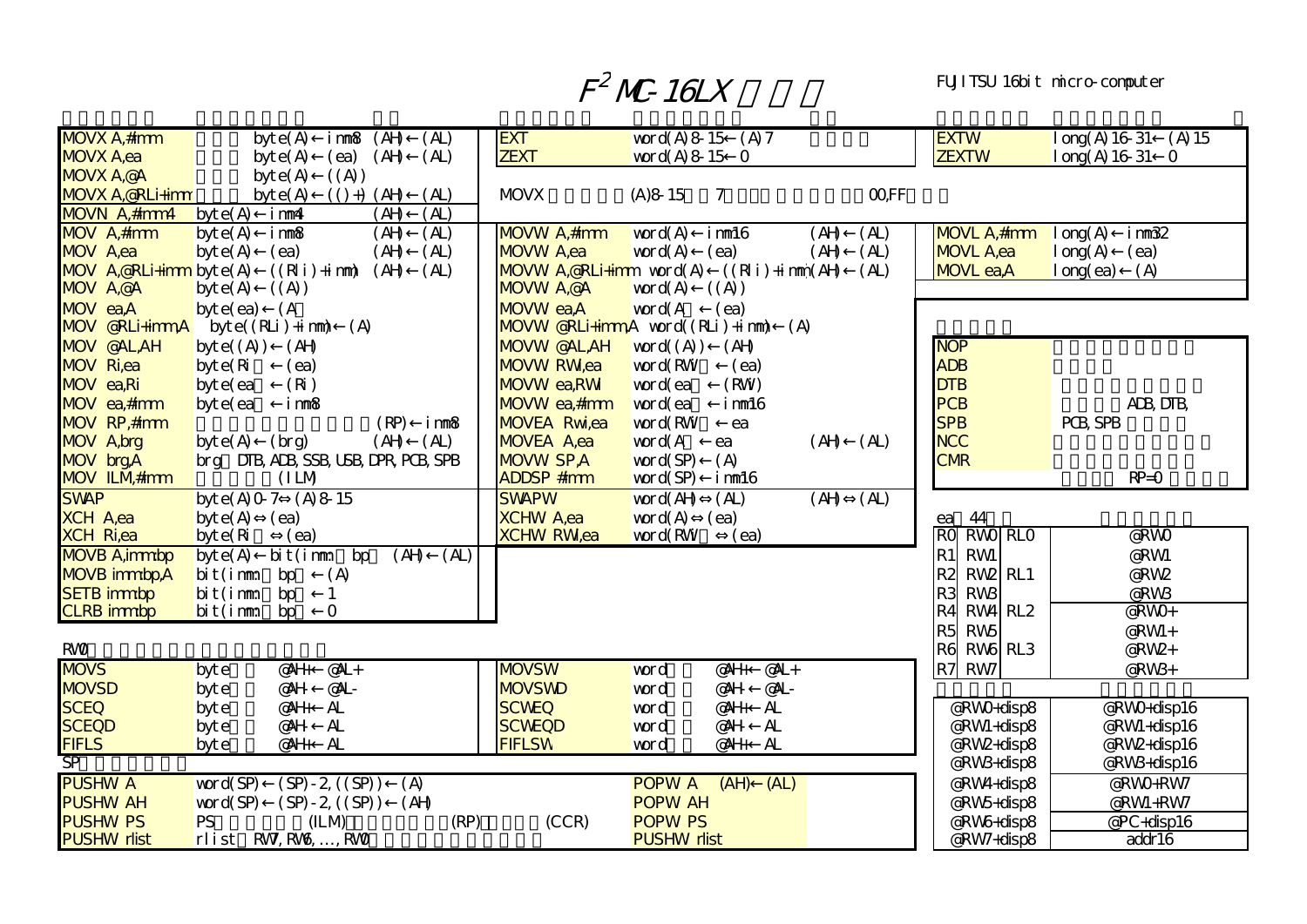| <b>INC</b> ea       | byte(ea)<br>$(ea) +1$                                            | <b>INCW</b> ea      | word(ea)<br>$(ea) +1$                                        | <b>INCL ea</b>               | long(ea)<br>$(ea) + 1$       |
|---------------------|------------------------------------------------------------------|---------------------|--------------------------------------------------------------|------------------------------|------------------------------|
| DEC ea              | $(ea) - 1$<br>byte(ea)                                           | DECW ea             | word(ea)<br>$(ea) - 1$                                       | DECL ea                      | long(ea)<br>$(ea) - 1$       |
|                     |                                                                  |                     |                                                              |                              |                              |
| ADD A,#imm          | $(A) + i$ mm $\delta$<br>byte(A)                                 | ADDW A,#imm         | word(A)<br>$(A) + i$ mm $16$                                 | <b>ADDL A,#imm</b> $\log(A)$ | $(A) + i$ mm $B2$            |
| ADD A,ea            | byte(A)<br>$(A) + (ea)$                                          | <b>ADDW A,ea</b>    | word(A)<br>$(A) + (ea)$                                      | <b>ADDL</b> A,ea             | $(A) + (ea)$<br>long(A)      |
| ADD ea,A            | byte(ea)<br>$(ea)+(A)$                                           | <b>ADDW</b> ea,A    | word(ea)<br>$(ea)+(A)$                                       |                              |                              |
|                     |                                                                  | <b>ADDWA</b>        | word $(A)$<br>$(AH + (AL))$                                  |                              |                              |
| <b>ADDC A</b>       | $(AH + (AL) + (O)$<br>byte(A)                                    |                     |                                                              |                              |                              |
| <b>ADDC A,ea</b>    | byte(A)<br>$(A) + (ea) + (C)$                                    | ADDCWA,ea           | word $(A)$<br>$(A) + (ea) + (C)$                             |                              |                              |
| <b>ADDDC A</b>      | byte(A)<br>$(AH + (AL) + (O)$<br>10                              |                     |                                                              |                              |                              |
|                     |                                                                  |                     |                                                              |                              |                              |
| SUB A,#imm          | $(A) - i$ mm $\delta$<br>byte(A)                                 | <b>SUBW A</b> ,#imm | word(A)<br>$(A) - i$ mm $16$                                 | SUBL A,#imm                  | $(A) - i$ mm $B2$<br>long(A) |
| <b>SUB A,ea</b>     | byte(A)<br>$(A) - (ea)$                                          | <b>SUBW A,ea</b>    | word(A)<br>$(A - (ea)$                                       | <b>SUBL A,ea</b>             | $(A) - (ea)$<br>long(A)      |
| SUB ea,A            | byte(ea)<br>$(ea) - (A)$                                         | <b>SUBW</b> ea,A    | word(ea)<br>$(ea) - (A)$                                     |                              |                              |
|                     |                                                                  | <b>SUBWA</b>        | word(A)<br>$(AH - (AL))$                                     |                              |                              |
| <b>SUBC A</b>       | byte(A)<br>$(AH - (AL) - (O))$                                   |                     |                                                              |                              |                              |
| <b>SUBC A,ea</b>    | $(A) - (ea) - (C)$<br>byte(A)                                    | SUBCWA,ea           | byte(A)<br>$(A) - (ea) - (C)$                                |                              |                              |
| <b>SUBDC A</b>      | byte(A)<br>$(AH - (AL) - (O))$<br>10                             |                     |                                                              |                              |                              |
|                     |                                                                  |                     |                                                              |                              |                              |
| <b>CMP A</b>        | byt $e($ AH $ (AL)$                                              | <b>CMPWA</b>        | word $(AH - (AL))$                                           | <b>CMPL A</b>                | $long($ AH $-$ (AL)          |
| <b>CMP A,ea</b>     | byt $e(A) - (ea)$                                                | <b>CMPWA</b> ,ea    | word $(A)$ - $(ea)$                                          | <b>CMPL A,ea</b>             | $long(A - (ea)$              |
| CMP A,#imm          | byt $e$ ( $AH - i$ mm $8$                                        | CMPWA, #imm         | word(AH-inm16                                                | CMPL A,#imm                  | $long($ AH - $im32$          |
|                     |                                                                  |                     |                                                              |                              |                              |
| <b>AND CCR,#imm</b> | <b>ISTNZVC</b><br>CR                                             | <b>ANDW A</b>       | word(A)<br>$(AH \text{ and } (A)$                            |                              |                              |
| AND A,#imm          | byte(A)<br>$(A)$ and $i$ mm $8$                                  | <b>ANDW A</b> ,#imm | word(A)<br>$(A)$ and $i$ mm $16$                             |                              |                              |
| AND A,ea            | byte(A)<br>$(A)$ and $(ea)$                                      | <b>ANDW A,ea</b>    | word(A)<br>$(A)$ and $(ea)$                                  | <b>ANDL A,ea</b>             | $(A)$ and $(ea)$<br>long(A)  |
| AND ea,A            | byte(ea) (ea) and $(A)$                                          | <b>ANDW</b> ea,A    | word(ea)<br>$(ea)$ and $(A)$                                 |                              |                              |
| <b>OR CCR,#imm</b>  | CR<br><b>ISTNZVC</b>                                             | <b>ORW A</b>        | word(A)<br>$(AH \text{ or } (A)$                             |                              |                              |
| OR A,#imm           | $(A)$ or $i$ mm $8$<br>byte(A)                                   | ORW A,#imm          | word(A)<br>$(A)$ or $i$ mm $16$                              |                              |                              |
| OR A,ea             | $(A)$ or $(ea)$<br>byte(A)                                       | <b>ORW</b> A,ea     | word $(A)$<br>$(A)$ or $(ea)$                                | ORL A,ea                     | $(A)$ or $(ea)$<br>long(A)   |
| OR ea,A             |                                                                  | ORW ea,A            |                                                              |                              |                              |
| <b>XOR A</b> ,#imm  | $(ea)$ or $(A)$<br>byte(ea)<br>byte(A)<br>$(A)$ xor inm $\delta$ | <b>XORW A</b> ,#imm | word(ea)<br>$(ea)$ or $(A)$<br>$(A)$ xor imm $16$<br>word(A) |                              |                              |
| <b>XOR A,ea</b>     | byte(A)<br>$(A)$ xor $(ea)$                                      | <b>XORW A,ea</b>    | word $(A)$<br>$(A)$ xor $(ea)$                               | <b>XORL A,ea</b>             | long(A)<br>$(A)$ xor $(ea)$  |
| XOR ea,A            |                                                                  | <b>XORW</b> ea,A    | word(ea)<br>$(ea)$ xor $(A)$                                 |                              |                              |
|                     | $(ea)$ xor $(A)$<br>byte(ea)                                     | <b>XORW A</b>       |                                                              |                              |                              |
|                     |                                                                  |                     | word $(A)$<br>$(AH \ xor (A)$                                |                              |                              |
| <b>NOT A</b>        | not(A)<br>byte(A)                                                | <b>NOTWA</b>        | word(A)<br>not(A)                                            |                              |                              |
| NOT ea              |                                                                  | NOTW ea             | word(ea)                                                     | NRML A,RO                    | $\text{si ft}(\text{A})$     |
| NEG A               | byte(ea)<br>not (ea)<br>O(A)                                     | <b>NEGW A</b>       | not (ea)<br>word(A)<br>O(A)                                  |                              | long(A)                      |
|                     | byte(A)                                                          | NEGW ea             | $word(ea)$ $O(ea)$                                           |                              | $byte(R0)$ sift              |
| NEG ea              | byte(ea) $0$ (ea)                                                |                     |                                                              |                              |                              |